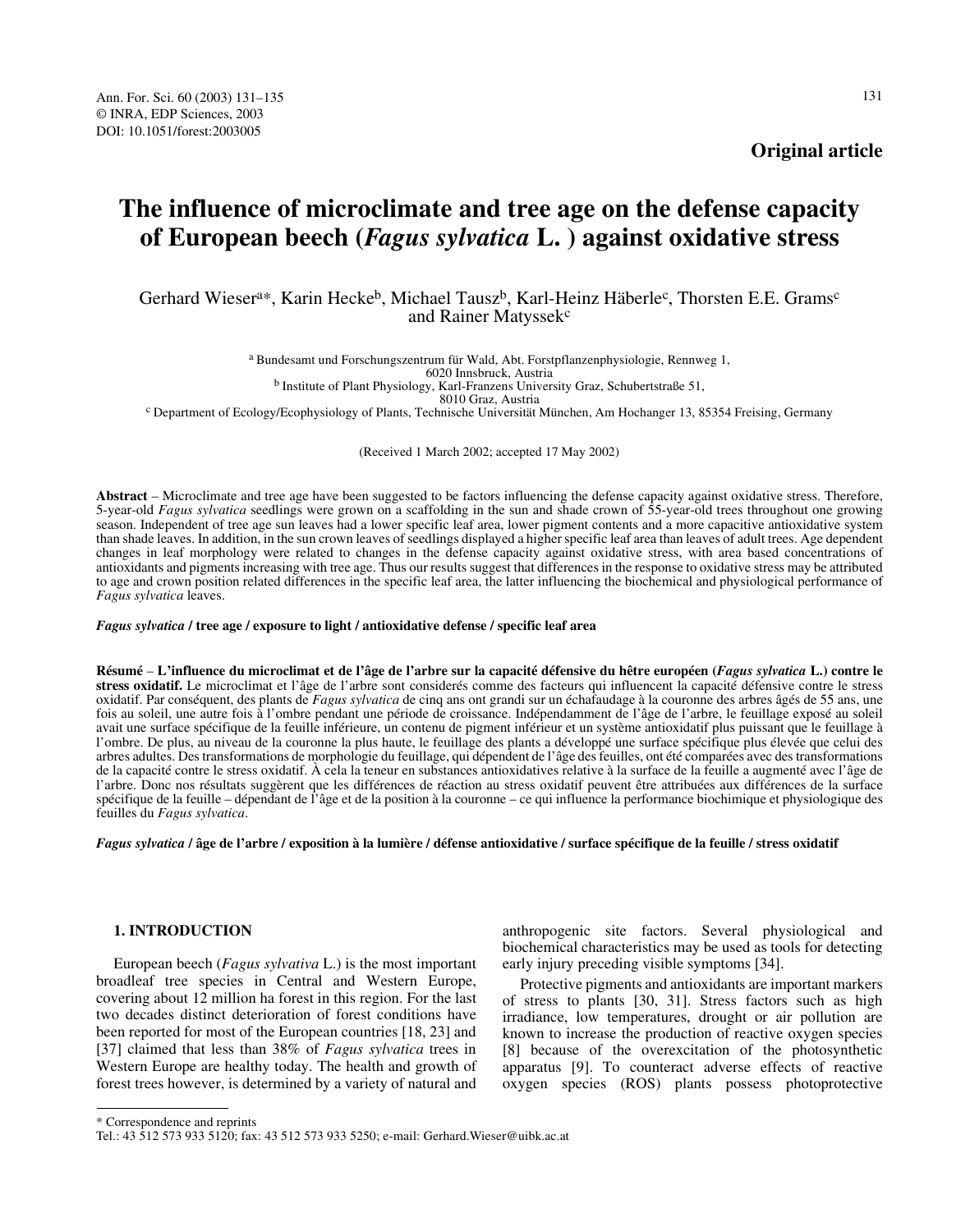Table I. Specific leaf area (SLA), apparent net photosynthesis (Pn), stomatal conductance to water vapour (g<sub>H2O</sub>), and CO<sub>2</sub> concentration in the mesophyll internal air spaces (Ci) in leaves of seedlings (located in the sun and shade crown of adult trees) and adult *Fagus sylvatica* trees in response to canopy location. Data are means of 5 trees  $\pm$  SD. Values with different letters indicate significant differences at  $P < 0.05$ . Gas exchange data were measured in situ by means of a portable gas exchange system (LCA3; ADC, Hoddesdon, UK) and related to projected surface area.

|                                                   | Sun crown          |                  | Shade crown      |                 |
|---------------------------------------------------|--------------------|------------------|------------------|-----------------|
|                                                   | Adult              | Seedling         | Adult            | Seedling        |
| SLA $\mathrm{[cm^2\,g^{-1}]}$                     | $100.0 \pm 18.9$ a | $243.6 + 21.0$ b | $300.2 + 45.7$ c | $328.5+35.5c$   |
| Pn [µmol m <sup>-2</sup> s <sup>-1</sup> ]        | $2.63 \pm 0.9$ a   | $6.32+1.4 h$     | $0.002+0.001$ c  | $0.33+0.6c$     |
| $g_{H2O}$ [mmol m <sup>-2</sup> s <sup>-1</sup> ] | $115.5 \pm 36.8$ a | $123.4+22.5a$    | $36.0\pm8.8$ b   | $69.3 + 14.6$ b |
| $Ci$ [µmol <sup>-</sup> mol <sup>-1</sup> ]       | $313 \pm 11 a$     | $269+10a$        | $350\pm0 b$      | $343+12h$       |

pigments and antioxidative defense systems. The former quenches excess light energy and avoid an overreduction of the photosystem [6], while the latter directly detoxifies ROS chemically or enzymatically [3, 9, 24, 31]. However, despite the economic importance of *Fagus sylvatica* only a few studies focused on seasonal and spatial changes of antioxidants and pigments [11, 12, 19, 29, 30]. Differences in the content of antioxidants and pigments of sun and shade leaves of *Fagus sylvatica* can be attributed to microclimatic differences within the canopy, the latter known to affect the specific leaf area [2, 12, 20, 41]. Moreover, little information on age-related differences in leaf morphology and oxidative defense is available. Age related changes in leaf morphology might also affect the interpretation of measured antioxidant contents as recently shown in *Picea abies*, where leaf-area based concentrations of antioxidants differed significantly from mass-based antioxidant concentrations, both in the sun [39, 46] and in the shade crown [47].

Therefore, it was the aim of this study to characterise morphological and biochemical parameters in sun and shade leaves of seedlings and adult *Fagus sylvatica* trees. For this purpose 4-year-old seedlings were grown in the upper and lower canopy of a 55-year-old forest stand [32] throughout one growing season. The contents of protective pigments and antioxidants of seedling and adult tree leaves were examined in response to crown position in order to evaluate whether possible alterations can contribute to explain differences in the response to oxidative stress.

## **2. MATERIALS AND METHODS**

The study was conducted at the "free-air ozone fumigation plot" of Kranzberg Forest (485 m a.s.l., 48° N 11° E) near Munich, Germany [14, 16, 42]. In 1998 four-year-old European beech (*Fagus sylvatica* L.) seedlings were planted into 70 L containers (20 seedlings per container) containing forest soil [13]. In order to ensure that the seedlings received the same microclimatic conditions as the leaves of 55-year-old canopy trees, five containers each were transferred into the upper sun (20 m height) and shade crown (15 m height) in spring 1999. Throughout the growing season, the seedlings were watered regularly in order to avoid drought stress. Although the leaves studied differed significantly with respect to specific leaf area (*table I*), the values were within the range found in previous studies for sun and shade exposed leaves of adult canopy trees [5, 12, 20] and seedlings [2, 26, 41].

Accompanying measurements performed on neighbouring leaves immediately before harvest indicated that there were no significant differences in leaf water potential between seedlings and adult trees, neither in the shade, nor in the sun crown. Corresponding means were  $-2.4 \pm 0.3$  MPa and  $-1.3 \pm 0.2$  MPa for the sun and the shade crown, respectively. Pre-dawn measurements assessed in seedling and adult trees one day after harvest (04:00 to 05:00 solar time) averaged  $-0.12 \pm 0.02$  MPa in the sun crown and  $-0.11 \pm 0.01$  MPa in the shade crown. Apparent gas exchange however, differed significantly within the leaf cohorts investigated (*table I*).

For the assessment of pigments and antioxidants, leaves were sampled under uniform light conditions at both canopy positions from five trees per age class (in the case of seedlings 1 per container) in September 1999 between 12:00 and 14:30, solar time. Corresponding Photosynthetic Photon Flux Densities in the sun and shade crown were  $1500 \pm 200$  µmol m<sup>-2</sup> s<sup>-1</sup> and < 50 µmol m<sup>-2</sup> s<sup>-1</sup>, respectively. Leaves were removed from the twigs, immediately frozen in liquid nitrogen, and stored at –80 °C. The material was lyophilised and ground in a microdismembrator (Braun, Germany), and the powder was stored in humidity-proof plastic vials at –80 °C until further biochemical analysis.

Acetone extracts were prepared to determine  $\alpha$ -tocopherol, using an isocratic HPLC method with fluorometric detection [43]. Reduced ascorbate and dehydroascorbate were quantified simultaneously in m-phosphoric acid extracts after derivatisation with o-phenylenediamine [38]. Glutathione was determined in its reduced and oxidised form after labelling of thiol groups with monobromobimane [17]. Pigments were determined in acetone extracts of the leaves' dry powder, according to the HPLC gradient method described by [27].

Biochemical parameters were related to leaf dry weight and to projected leaf area, respectively. The latter has been chosen, because the external leaf surface represents the interface for the interactions between the leaf and the environment (e.g. radiation interception, gas exchange, pollutant uptake). Projected leaf area was estimated from adjacent leaves used for the biochemical analysis by means of an image analysing system, and the specific leaf area  $\rm (cm^2 \text{ of projected})$ leaf area per g leaf dry weight) was used to transform dry weight based data to surface area related values.

Differences in specific leaf area and biochemical parameters with respect to crown position and tree age were evaluated by analysis of variance (ANOVA) followed by post-hoc comparisons according to Duncan's LSD-test and was regarded significant at *P* < 0.05.

# **3. RESULTS**

In the present study we focused on the effects of crown position and tree age on antioxidants and photosynthetic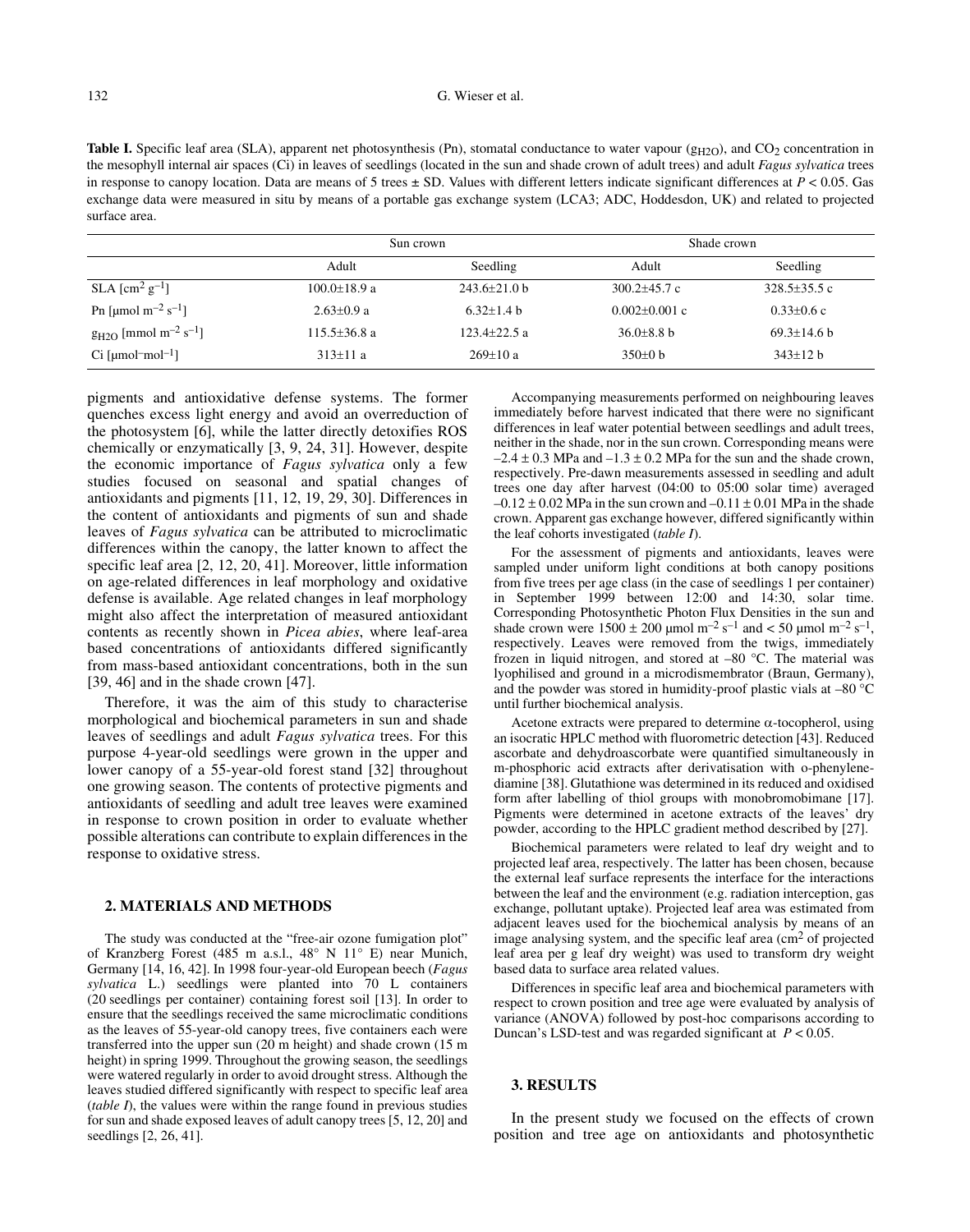

**Figure 1.** Total ascorbate (tot ASC), total glutathione (tot GSH) and  $\alpha$ -tocopherol concentrations expressed on leaf dry mass basis (left) and on leaf area basis (right) in *Fagus sylvatica* leaves of adult trees (closed bars) and seedling (open bars) in the sun (open area) and the shade crown (hatched area). Data are means of  $5$  trees  $\pm$  SD. Values with different letters indicate significant differences at *P* < 0.05.

pigments in leaves of *Fagus sylvatica* trees. In general, most of the biochemical parameters investigated were more affected by crown position than by tree age (*figures 1* and *2*). On a dry mass basis sun exposed leaves of seedlings and adult canopy trees displayed significantly higher amounts of total ascorbate and  $\alpha$ -tocopherol (*figure 1*) and lower concentrations of photosynthetic pigments (*figure 2*) than leaves in the shade crown. Only the contents of total glutathione did not differ with respect to crown position (*figure 1*). Crown position also significantly affected the area based antioxidant ( $figure \t1$ ) and  $\alpha$ -carotene contents (*figure 2*). Area based contents of the other pigments by contrast, were not significantly affected by crown position (*figure 2*). Sun exposed leaves had a more de-epoxidised xanthophyll-cycle pool than leaves in the shade crown. Corresponding values for leaves of adult trees and seedlings were  $47 \pm 7$  and  $46 \pm 26\%$  in the sun-and  $7 \pm 4$  and  $6 \pm 2\%$  in the shade-crown, respectively.

When related to surface area, most biochemical parameters were also significantly affected by tree age, a fact that could not be observed, when dry weight based values were used. In the sun crown the amounts of total ascorbate, total glutathione, and  $\alpha$ -tocopherol (*figure 1*) as well as total chlorophyll, -carotene, neoxanthin, lutein, and V+A+Z (*figure 2*) were significantly lower in seedlings than in adult trees. Similar age dependent differences were also found for lutein, and V+A+Z in the shade crown (*figure 2*).

The redox state of the ascorbate and glutathione pools however, were not affected neither by crown position, nor by tree age. In all the leaves investigated,  $25 \pm 13\%$  of the total needle ascorbate were found to be dehydroascorbate, and  $25 \pm 6\%$  of the total amount of glutathione was found in its oxidised state.



Figure 2. Photosynthetic pigments expressed on leaf dry mass basis (left) and on leaf area basis (right) in *Fagus sylvatica* leaves of adult trees (closed bars) and seedling (open bars) in the sun (open area) and the shade crown (hatched area). Data are means of 5 trees±SD. Values with different letters indicate significant differences at  $P < 0.05$ . V = violaxanthin, A = antheraxanthin, Z = zeaxanthin.

## **4. DISCUSSION**

Dry weight based contents of antioxidants and photosynthetic pigments are widely used as markers for oxidative stress [28, 31]. In addition, leaves of beech trees with an increasing level of defoliation (or damage) showed a progressive reduction in photosynthetic pigments and antioxidants [12]. However, when focusing on environmental interactions, such as interception of radiation or uptake of air pollutants, the leaf surface is the interface between the tree and the environment. Consequently, area based values of antioxidants and photoprotective pigments are of potential importance, to relate defense capacity to environmental impacts [46], especially when tree ageing coincides with alterations in leaf morphology [39, 46, 47].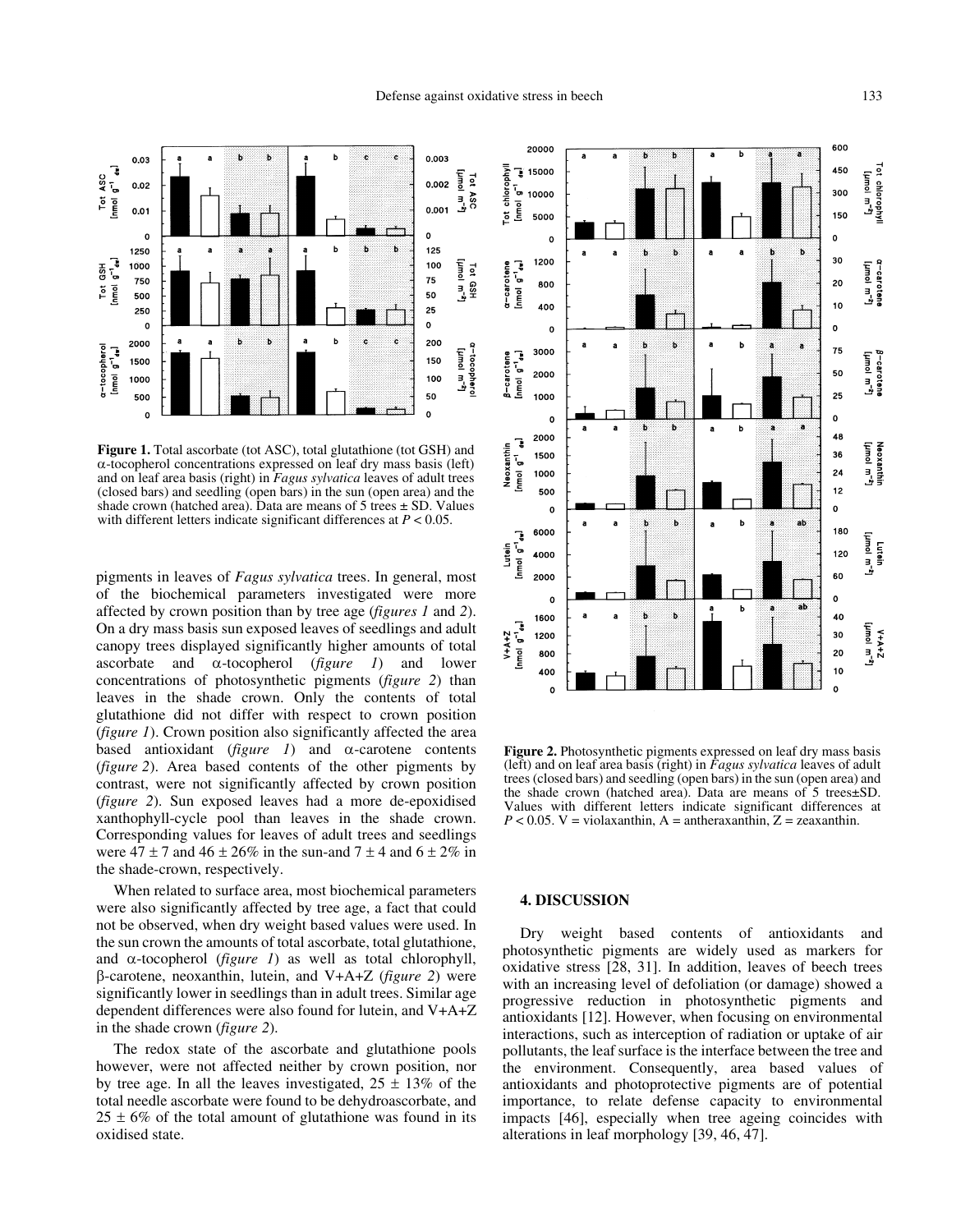In coincidence with previous studies in seedling and adult *Fagus sylvatica* trees [12, 15, 20, 22, 26, 29, 30, 41] there were clear differences in antioxidant and pigment contents with respect to crown position. The higher dry weight and area based contents of ascorbate and  $\alpha$ -tocopherol in sun exposed leaves are consistent with their greater need for antioxidant protection [10]. On the other hand, dry weight based pigment contents were significantly lower in sun leaves than in shade leaves in both seedlings and adult trees. Especially the presence of  $\alpha$ -carotene and its much lower amounts or even loss under high light has also been described for beech [11, 12] and other species [1, 7, 40]. Furthermore, the smaller pool of the xanthophyll cycle pigments in sun leaves was accompanied by a higher de-epoxidation state and thus providing more photoprotection [6].

The present dry-weight related data did not show any tree age dependent differences in the composition of the biochemical parameters investigated, neither in the sun nor in the shade crown. By contrast, in the sun crown the leaf-area based concentrations of antioxidants and pigments were significantly higher in leaves of adult trees when compared to seedlings, as also obtained for *Picea abies* at the same study site [47]. Similar age dependent changes in antioxidant concentrations were also observed in sun-exposed needles of seedling, sapling, and adult *Picea abies* trees [39, 46].

Age related differences in the plant's defense capacity between area-based and dry-mass based values can be attributed to differences in leaf morphology. In the sun crown leaves of seedlings had a significantly higher specific leaf area than leaves of adult trees. Changes in specific leaf area with increasing tree age and size may indicate a change from a kind of more shade-type foliage towards a more sun type foliage, being consistent with findings from [12, 20] on sun and shade leaves of *Fagus sylvatica*. This is further corroborated by gas exchange measurements (*table I*) because a lower specific leaf area involves an increase in net photosynthesis when related to leaf area of *Fagus sylvatica* [20, 35, 36, 41] and other tree species [4, 21, 25, 33, 44, 45].

In conclusion, the present results indicate a higher photoprotective capacity in leaves of older *Fagus sylvativa* trees against leaf surface based impacts of oxidative stress such as light mediated processes or pollutant uptake. For example, differences in the O<sub>3</sub> susceptibility of *Picea abies* seedlings and adult canopy trees were related to age and size dependent contrasts in the amount area based antioxidants [46]. Area-based antioxidants and pigment concentrations may help to explain differences in the response of seedling and adult trees.

**Acknowledgements:** This study was supported in part by the Bayrishes Staatsministerum für Landesentwicklung und Umweltfragen (Project 76a-8731.2-1997/7), the EU Project CASIROZ (EVK2- 2002-00165), and by the Deutsche Forschungsgemeinschaft (DFG) through the Sonderforschungsbereich 607 Growth and parasite Defense – Competition for Resources in Economic Plants from Agronomy and Forestry, by Interreg II and by EU COST Action E6 Eurosilva. We also thank Mrs. Joëlle Klemmer for the translation of the French abstract.

### **REFERENCES**

- [1] Adams W.W.III., Demming-Adams B., Carotenoid composition and down regulation of photosystem II in three conifer species during the winter, Physiol. Plant. 92 (1994) 451–458.
- [2] Aranda I., Bergasa L.F., Gil L., Pardos J.-A., Effects of relative irradiance on the leaf structure of *Fagus sylvatica* L. seedlings planted in the understory of a *Pinus sylvestris* L. stand after thinning, Ann. For. Sci. 58 (2001) 673–680.
- [3] Asada K., The water-water cycle in chloroplasts: Scavenging of active oxygens and dissipation of excess photons, Annu. Rev. Plant. Physiol. Plant. Mol. Biol. 50 (1999) 601–639.
- [4] Bauer H., Martha P., The CO<sub>2</sub>-compensation point of C3 plants. A re-examination. I. Interspecific variability, Z. Pflanzenphysiol. 103 (1981) 445–450.
- [5] Bussotti F., Gravano E., Grossoni P., Tani C., Occurrence of tannins in leaves of beech trees (*Fagus sylvativa*) along an ecological gradient, detected by histochemical and ultrastructural changes, New Phytol. 138 (1998) 469–479.
- [6] Demmig-Adams B., Adams W.W.III., Light stress and photoprotection related to the xanthophyll cycle, in: Foyer C.H., Mullineaux P.M. (Eds.), Causes of photooxidative stress and amelioration of defense systems in plants, CRC Press, Boca Raton, 1994, pp. 105–126.
- [7] Demming-Adams B., Adams W.W.III., Chlorophyll and carotenoid composition in leaves of *Euonymus kiatschovicus* acclimated to different degrees of light stress in the field, Aust. J. Plant. Physiol. 23 (1996) 649–659.
- [8] Elstner E.F., Osswald W., Mechanisms of oxygen activation during plant stress, Proc. Roy. Soc. Edinburgh 102B. (1994) 131–154.
- [9] Foyer C., Oxygen metabolism and electron transport in photosynthesis, in: Scandalios G. (Ed.), Oxidative stress and the molecular biology of antioxidant defense, Cold Spring Harbor Laboratory Press, Cold Spring Harbor, 1997, pp. 587–621.
- [10] Fryer M.J., The antioxidant effects of thylakoid vitamin E  $(\alpha$ -tocopherol), Plant Cell Environm. 15 (1992) 381-392.
- [11] García-Plazaola J.I., Becerril J.M., Photoprorection mechanisms in European beech (*Fagus sylvatica* L.) seedlings from diverse climatic origins, Trees 14 (2000) 339–343.
- [12] García-Plazaola J.I., Becerril J.M., Seasonal changes in photosynthetic pigments and antioxidants in beech (*Fagus sylvatica*) in a Mediterranean climate: implications for tree decline diagnosis, Aust. J. Plant. Physiol. 28 (2001) 225–232.
- [13] Grams T.E.E., Kozovits A.R., Reiter I.M., Winkler J.B., Sommerkorn M., Blaschke H., Häberle K.-H., Matyssek R., Quantifying competitiveness of woody plants, Plant Biology 4 (2002) 153–158.
- [14] Häberle K.-H., Werner H., Fabian P., Pretzsch H., Reiter I., Matyssek R., "Free-air" ozone fumigation of mature forest trees: a concept for validating AOT40 under stand conditions, in: Fuhrer J., Achermann B. (Eds.), Critical levels for ozone – Level II, Environmental Documentation No. 115, Swiss Agency for Environment, Forest and Landscape, Bern, Switzerland, 1999, pp. 133–137.
- [15] Johnson J.D., Tognetti R., Michelozzi M., Pinzauti S., Minotta G., Borghetti M., Ecophysiological responses of *Fagus sylvatica* L. seedlings to changing light conditions. II. The interaction of light environment and soil fertility on seedling physiology, Physiol. Plant. 101 (1999) 124–134.
- [16] Karnosky D.F., Gielen B., Ceulemans R., Schlesinger W.H., Norby R.J., Oksanen E., Matyssek R., Hendrey G.R., FACE systems for studying the impacts of greenhouse gases on forest ecosystems, in: Karnosky D.F., Ceulemans R., Scarascia-Mugnozza G.E., Innes J.L. (Eds.), The impact of carbon dioxide and other greenhouse gases on forest ecosystems, CABI Publishing, Oxon, UK, 2001, pp. 297–324.
- [17] Kranner I., Grill D., Content of low molecular weight thiols during the imbibition of pea seedlings, Physiol. Plant. 88 (1993) 557–562.
- [18] Lorenz M., Müller-Edzards C., Becher G., Fischer R., Dibbern B., Forest condition in Europe: results of the 1998 crown condition